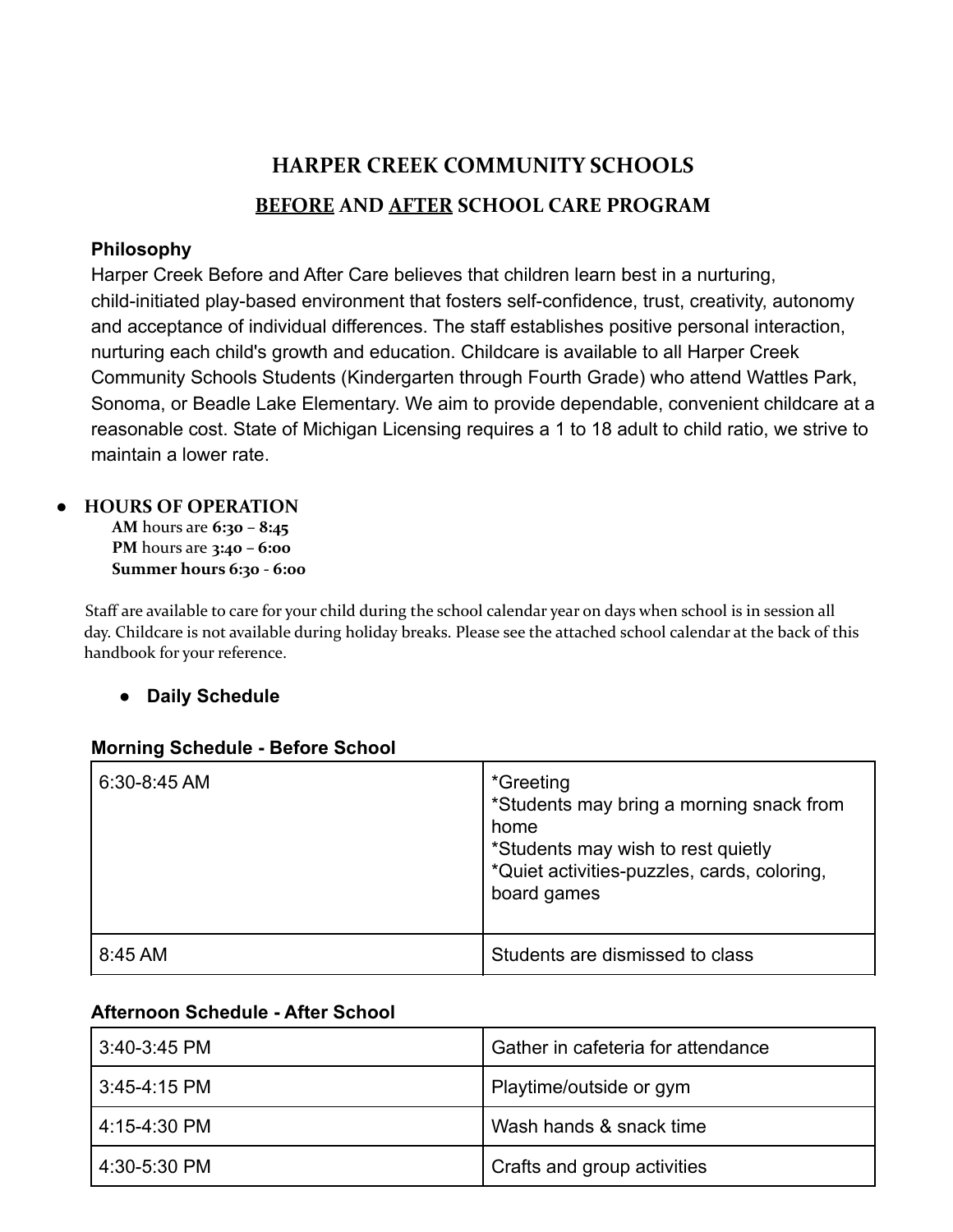# **● SCHOOL CLOSINGS**

Childcare is not available during district break times (Thanksgiving, Winter Holiday, Spring). It is also not available during snow days or other days in which the school may close early due to weather or unforeseen circumstances. School personnel will follow the emergency plan they have from the parent on these days. Childcare is open on teacher professional development days (both half and full days).

# **● REGISTRATION AND ATTENDANCE**

The Harper Creek Community Before and After Care programs are available to children without regard to race, color, religious creed, national origin, gender, or ancestry.

**Registration** – An annual registration fee of \$25.00 is due at the time of enrollment. Each year new enrollment paperwork must be completed by parents to assure that we have the most up-to-date information for each child enrolled in our programs.



Students may continue to be enrolled throughout the school year as long as there is availability according to our child care licensing attendance totals. Enrollment is on a first-come, first-serve basis.

**Sign-In / Sign-Out** – Child Care licensing regulations require us to keep accurate attendance records. An important part of our record-keeping process is the sign-in/sign-out sheet. It is the responsibility of all parents to sign their child in each morning and sign their child out each afternoon. Parents need to record the time of drop-off/pick-up along with signing their name.

**Child Release** – At pick-up time, children will be released only to the parent or authorized person specified on the child's registration form. Please take care to list all of the people who may pick up your child other than yourself. When someone other than yourself is picking up your child, please advise them that they should be prepared to show their driver's license prior to your child being released to them. Letting our program staff know ahead of time when someone else is picking up your child is also appreciated.

**Absence Notification** – Parents are requested to notify the Child Care program if your child will not be attending due to illness, being picked up from school early, or if care is not needed for the day. The regular weekly tuition is still due for the week.

# **● WITHDRAWAL (Involuntary and voluntary)**

The child will be discharged without notice if the child's disruptive behavior creates a direct threat to the safety of the child, other children, or the provider's staff. The child will be discharged when parents are more than 4 weeks behind in their payments. We ask that our families give us a two-week notice prior to withdrawing your child. Thank you!

# **● TUITION, PAYMENTS & FEES**

**Tuition Rates** – tuition is based on a weekly basis.

| *Before school | \$30.00 per week |
|----------------|------------------|
| *After school  | \$40.00 per week |

\*\*Sibling Discount \$5.00 per week

#### **Summer Tuition Rate**

\$150.00/week/child (\$120 sibling discount) \$35.00 per child daily rate with notice (siblings \$30)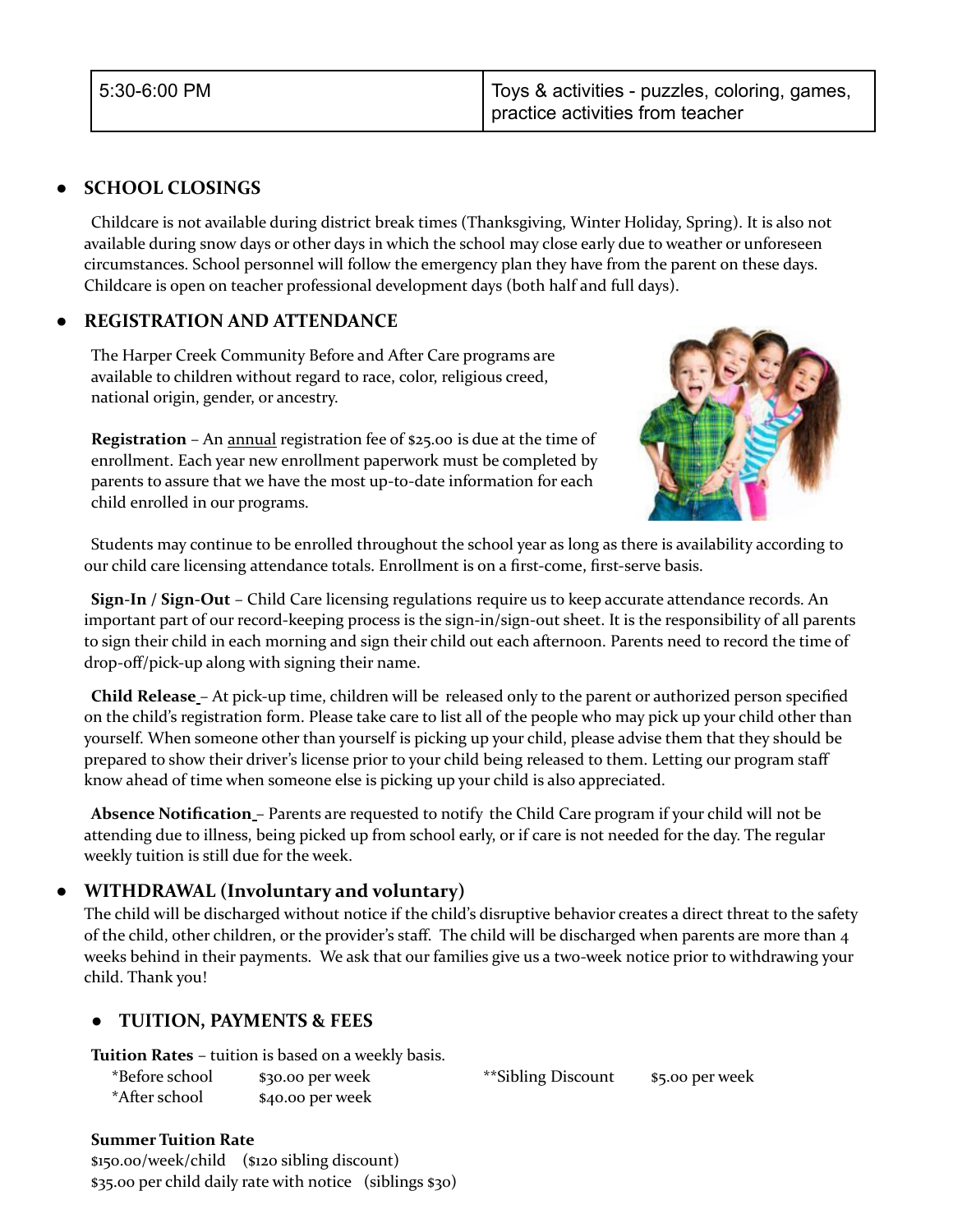**Weekly Payment** – Tuition payments are made on a pre-payment basis. Tuition is due the Friday before the care occurs. Please make your payment to Harper Creek Community Schools and give it directly to our program staff. Deposits are made on Monday of each week. Each week you will receive a receipt of payments made.

If your child does not attend the Before and After School Care Program due to vacation or illness, you are still responsible for the tuition payment which secures your child's spot in the program. In the event of a prolonged illness, please talk with the Lead Caregiver in order to discuss the long-term plans form your child at which time different tuition arrangements may be made. A note from your doctor may be needed in this event.

Tax Statement – A tax statement is available by February 1<sup>st</sup> for the previous year's childcare expenses.

**Late Pick-Up Fee** – Please note that our program ends at 6:00 p.m. and all children are required to be picked up by this time. Parents will be charged a flat \$5 late fee then \$1.00 for each minute that they are later than 6:00 p.m. We greatly appreciate a phone call when you will be late as it helps us to reassure your child that you indeed will be here but are running behind. In the event that this becomes a regular occurrence, childcare services may be declined.

**Late Payment Fee** – Payment is due the Friday before the care occurs for the following week. If payment is not received by Friday at 6:00 p.m. your account will be assessed a \$5.00 late fee. This includes online payments too. This fee will increase to \$10.00 should payment become seven (7) days past due. This policy will be strictly followed.

## ● **PERSONNEL**

The center has the following qualified staff: a director, lead teachers, assistant teachers, and kitchen personnel to fulfill the general responsibilities of program planning and implementation, building and maintaining effective relationships with children and families, continuing personal and professional

education, as well as, other criteria cited through licensing. A staff member trained in first aid and CPR will be on-site at all times. No volunteer or employee will be allowed to be at the center when children are present that have not been cleared by the Comprehensive Background Check and Fingerprinting as required by the State of Michigan licensing rules for child care centers. Criminal and Child Protective Services history is checked for every volunteer and employee. Any individual registered on the public sex offender registry (PSOR) is prohibited from having contact with any child in care.



## **● NUTRITION**

An after-school snack will be provided every day through Chartwells, the food service program contracted by Harper Creek Community Schools, and is included in the weekly tuition rate. All meals/snacks are in compliance with the requirements of the Child and Adult Care Food Program (CACFP). Please refer to the posted menu at each Before and After School Care site.

**Special Dietary Needs** – Please notify our staff if your child has any special dietary needs or allergies so that we may make the necessary food arrangements. As participants in the Child and Adult Care Food Program, any child requiring a special diet must have a completed Medical Statement of file with the Food Service Office. This statement must be completed by your child's doctor and be on file before special dietary requests can be accommodated. If this statement has been completed for the school lunch program it will also apply for the after-school snack. For additional questions, please contact John Ruemenapp, Director of Food Services, Harper Creek Community Schools, at 441-8457.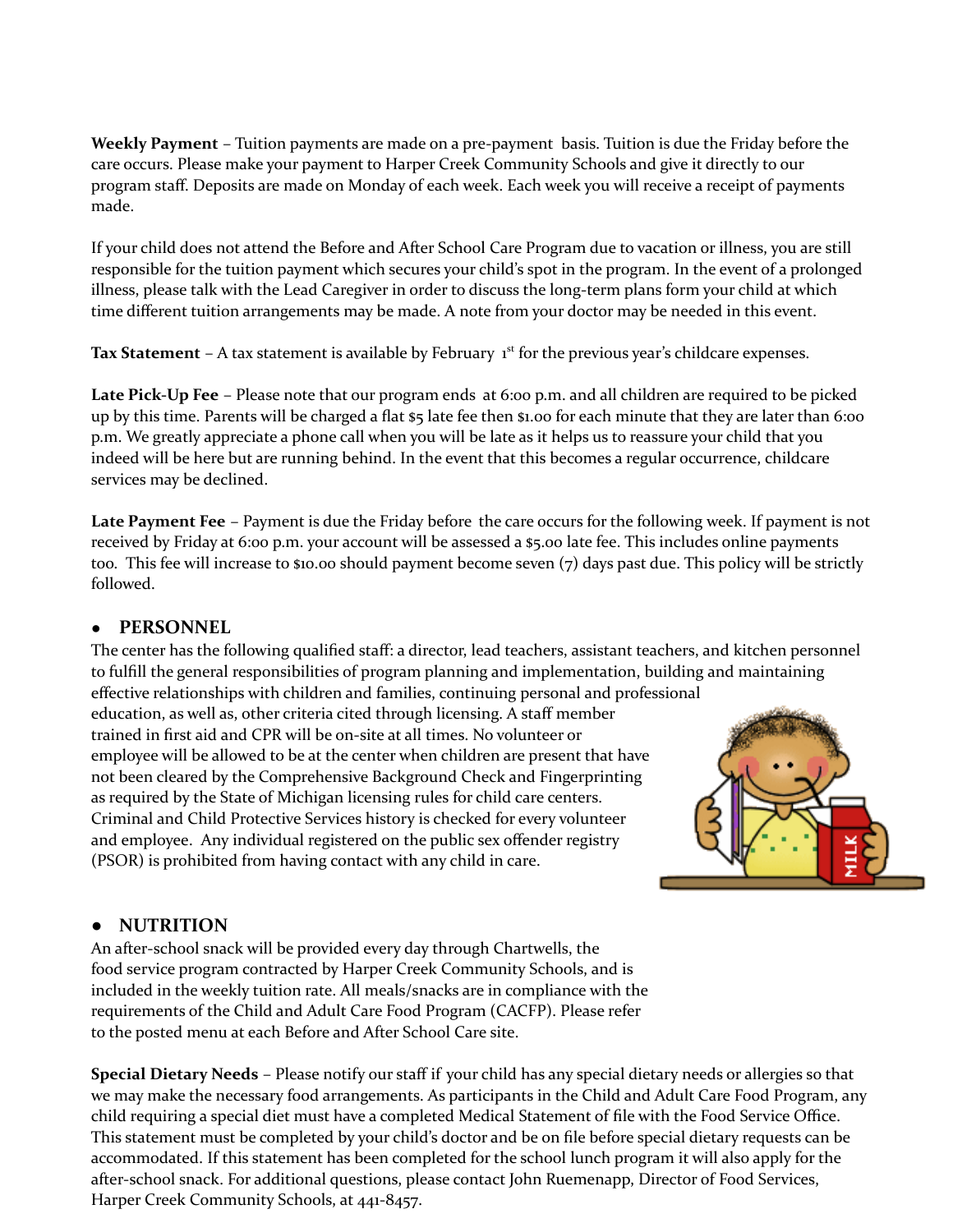# **● HEALTH INFORMATION**

Please notify the Before and After Care Program when your child is ill and unable to attend. If your child is coughing excessively, running a fever, or is sick to their stomach, please keep him/her home. If a child becomes ill in our care, we will notify you by phone. In cases where the child is too ill to remain in our care, you will be requested to pick up your child as soon as possible. In the event that a parent cannot be contacted, we will contact the person(s) listed on your enrollment information.

**Communicable Disease** – Children contracting a contagious disease must be excluded from school for the health and welfare of all of the students. The child may return to school when the disease is terminated or the child has obtained a physician's release. The following diseases are considered communicable and/or contagious; chicken pox, hepatitis, impetigo, measles, infections, mononucleosis, mumps, pink eye (conjunctivitis), polio, ringworm, rubella, head lice, scabies, scarlet fever, and whooping cough. It is the responsibility of the parent to notify the school of any contagious disease.

**Staff** will be asked not to participate in the program when they have the following symptoms: fever of 100 degrees or more, vomiting, diarrhea, lice, pink eye, continuous green mucus. After three consecutive absences, documentation from a medical professional may be required for staff to return to the program.

**Medication** – We strongly prefer to have all medications kept and dispensed in the main office during regular school hours. The Before and After Care Program does not keep over-the-counter medication at our site. If medication must be given during childcare hours, please obtain a medication form for the doctor to sign. Once we receive this form we are able to dispense the medication. All prescription medication must be in its original container, have a current date, and the child's name printed on the label. The Harper Creek Community Schools Child Care Program will keep a record of the time, date and dosage administered for each medication.

**Accident / Injury /Incident** – Minor injuries will be treated by the Child Care staff at the time of the incident and reported to parents. Depending on the situation, the injury may be treated by

washing the injured area with soap and water, applying a cold compress, applying a bandage, and/or applying ice. A Harper Creek Community Schools accident report will be completed and made available to parents, upon request. Parents will be notified of any accident or injury their child experiences while attending the Before and After Care Program through a phone call (a.m. care) or in person at time of pick-up (p.m. care).



A center shall make a verbal report to the department within 24 hours of the occurrence of any of the following: a child is lost or left unsupervised, an incident involving an allegation of inappropriate contact, the death of a child in care, a fire on the premises of the center that requires the use of fire suppression equipment or results in loss of life or property, the center is evacuated for any reason.

A center shall make a verbal report to the department within 24 hours of notification by a parent that a child received medical treatment or was hospitalized for an injury, accident, or medical condition that occurred while the child was in care. A center shall submit a written report to the department of the occurrences in a format provided by the department within 72 hours of the verbal report to the department. A center shall keep a copy of the report on file at the center.

**Medical Care / Emergency Care** – Safety for our children is our first priority. **Medical Care** – In the event that a child requires medical care, the Child Care staff will contact the parent directly, If the parents are unavailable, the person(s) listed on the enrollment information will be notified next. In the event that none of the above can be reached, 911 will be called. The Child Care staff will continue trying to reach the parents.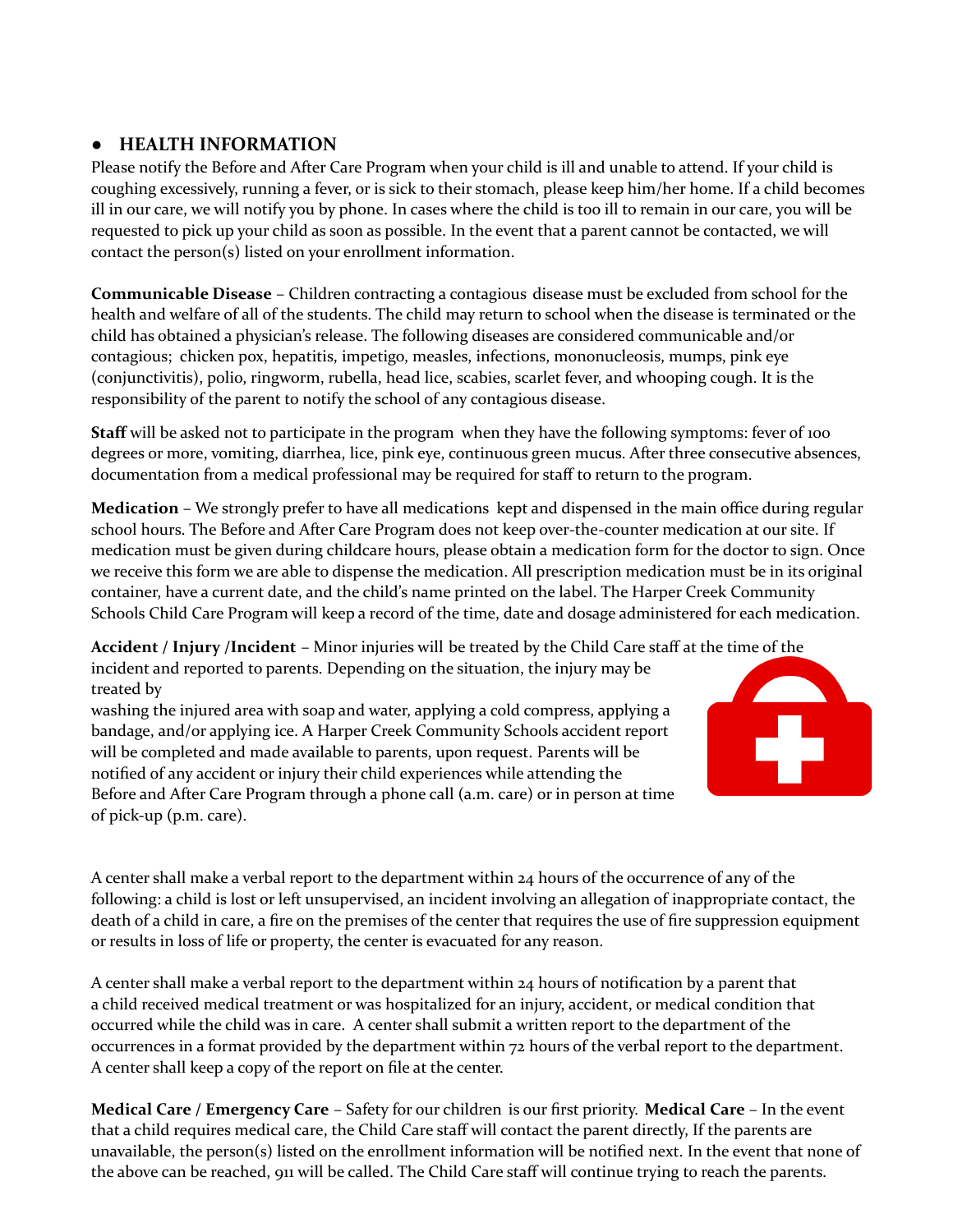**Emergency Care** – If the accident/injury is of a more serious nature, emergency personnel will be called first. Once the child is stable and emergency personnel have been contacted, the parents will be called. Child Care staff will share all information with the emergency personnel in an attempt to keep the child safe.

**Child Safety-** In the unlikely event that a child becomes lost or unsupervised during care at the center, if the child cannot be located within a few minutes, staff members will call 911 for assistance in finding the child, then parents will be contacted by phone. The Harper Creek Before and After School Program guarantees that staffing levels will be kept at or above the legal threshold that the Michigan licensing rules allow at childcare centers.

# **● DISCIPLINE**

When discipline is necessary, a positive behavioral approach will be used as a means for the child to reflect and learn from his/her actions, while maintaining a positive image of themselves. It is our goal that children learn from their actions so that negative actions are not repeated. Physical or corporal punishment will never be used to discipline a child. Our staff will use the following strategies whenever disciplinary situations arise:

**Communication** – staff will share and discuss the situation with the child to assure that s/he realizes what behavior needs to be changed and why the behavior is inappropriate. The child may be asked thought-provoking questions as a means of helping him/her think about the behavior and what actions should be taken to assure it doesn't happen again.

**Taking Responsibility** – taking responsibility for one's actions is one way of learning from our mistakes. Whenever possible, children will be encouraged to take responsibility for their actions, whether it be cleaning up an area they disrupted, apologizing to others verbally or in written form or sharing with a parent what they have done.

**Redirection** – a child may be redirected to a different activity or to play with different children for a short time period. Sometimes a change of activity is all that is needed to help children change directions and put them back on the path of positive interaction with others.

**Cool Down** – In the event that the child does not respond to redirection, or if the behavior is more serious in nature, the child will be asked to sit away from the other children in order to take some time to cool down and reflect more intentionally on his/her actions. Before returning to the group, it will be important for the child to have a conversation with a Caregiver whereby s/he accepts responsibility for their actions and understands the impact their behavior has on others as well as themselves. Children may also decide to take a "Cool Down" for themselves as a means of calming themselves and avoiding their behavior from moving in an inappropriate direction. Children are to be commended for reflecting and taking this approach to help themselves!

**Problem Solving** – Should the behavior become more continuous the child will be involved in working on a solution for length-term changes to the behavior. This also helps the child to take responsibility for their actions in a proactive manner. Contracts or behavior sheets may be developed during this time or agreements reached in which a child loses a privilege. Parents will be involved at this point so that they may also be a part of the problem-solving solution. When children know that all parties are working together for their benefit the likelihood of success is greater.

**Parent Notification** – It is expected that behavior will need to be addressed from time to time with all children as part of the normal learning process. Most discipline addresses this normal learning range of behaviors and allows our Caregivers to deal with it and move on. At times, however, behaviors become more serious or repetitive at which time parents will be brought into the conversation. Should a behavior be of a more serious nature the parents will be notified by phone or at the time of pick-up with what consequences were administered. Parents will also be contacted by phone or at the time of pick-up if their child was the target of inappropriate physical contact while at the center.

**Program Dismissal** – Harper Creek Community Schools reserves the right to remove a child from the program due to excessive or continuous behavioral problems.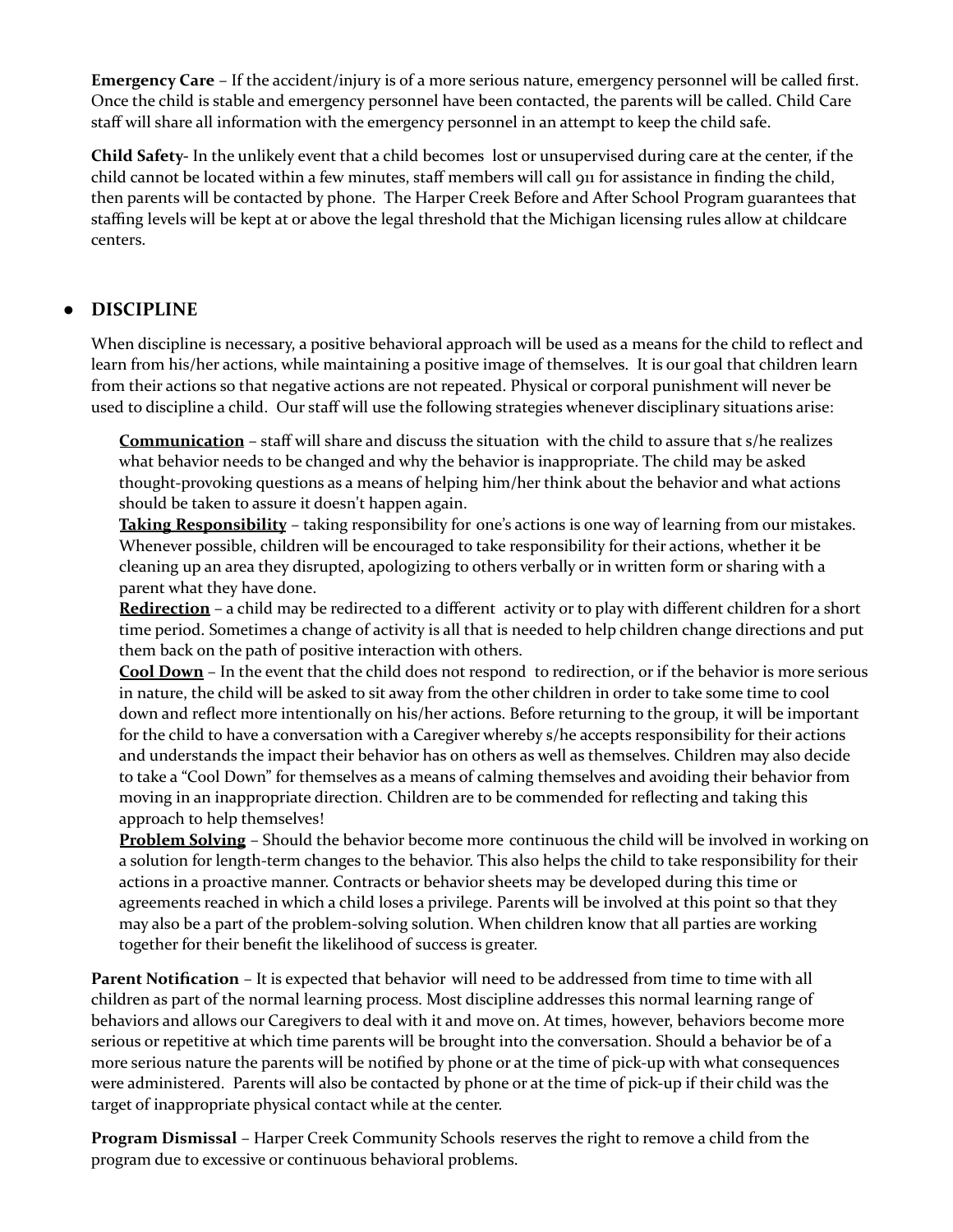## **● PHOTOS**

Photographs will occasionally be taken of the children. From time to time, these pictures may be used in school brochures, newspaper articles, school frames, etc. If for any reason, you do not want photos of your child to be used in publicity materials, please notify the Before and After Care Program in writing.

#### **● ITEMS FROM HOME**

Please do not bring personal items from home, including cell phones and technological devices. Harper Creek Community Schools is not responsible for lost or damaged items that are brought from home. In the event that an item is lost, you are welcome to look in the school building's Lost & Found.

## **● FIRE/TORNADO EMERGENCIES**

In the event of a fire, the children will be evacuated from the building using the nearest exit. They will be led to a safe area (designated by each school) away from the building, and staff will take attendance. If any child is unaccounted for, a search will be made to locate the missing child without putting the other children at risk. Parents will be notified (text or phone call) of the fire and asked to pick-up their child immediately. A posting of the relocation site will be located at each entrance. The building is equipped with fire alarms, smoke detectors, fire extinguishers, and with pull stations that are inspected regularly. The center practices fire drills so that in the event of an emergency everyone will be ready to act quickly and safely. Rooms used by the program have emergency plans posted near the exits to assist in successful evacuation. Should an evacuation require to move children off campus, parents will be called to give the off-site location and the procedure for reuniting them with their children. Accommodations for children with disabilities or special medical needs will be planned for by the staff in the event of an emergency.

Off-site Reunification Locations

Sonoma-Grace Fellowship Baptist Church

Beadle Lake-Harper Creek Administration Building

Wattles Park-Wattles Park Baptist Church

#### **TORNADO EMERGENCY**

Tornado Watch: Upon learning of a tornado watch in the area, the weather conditions will be monitored until such time as the center is closed and all children have left with parents, or the weather watch is canceled.

Tornado Warning: Should weather conditions deteriorate and a tornado warning is issued, children will proceed to a predetermined location in the building until such time as the tornado warning is canceled. Should parents need to be notified they will be contacted by one or more of the following methods: email, text, phone call. A posting of a relocation site will be posted at both entrances if applicable.

Tornado drills are practiced regularly with the children and staff. Accommodations for children with disabilities or special medical needs will be planned for by the staff in the event of an emergency.

#### **● LICENSING NOTEBOOK**

The Before and After Care Programs maintain a licensing notebook at each school site location. The notebook contains all licensing inspection reports, special investigation reports, and all related corrective action plans. Should a